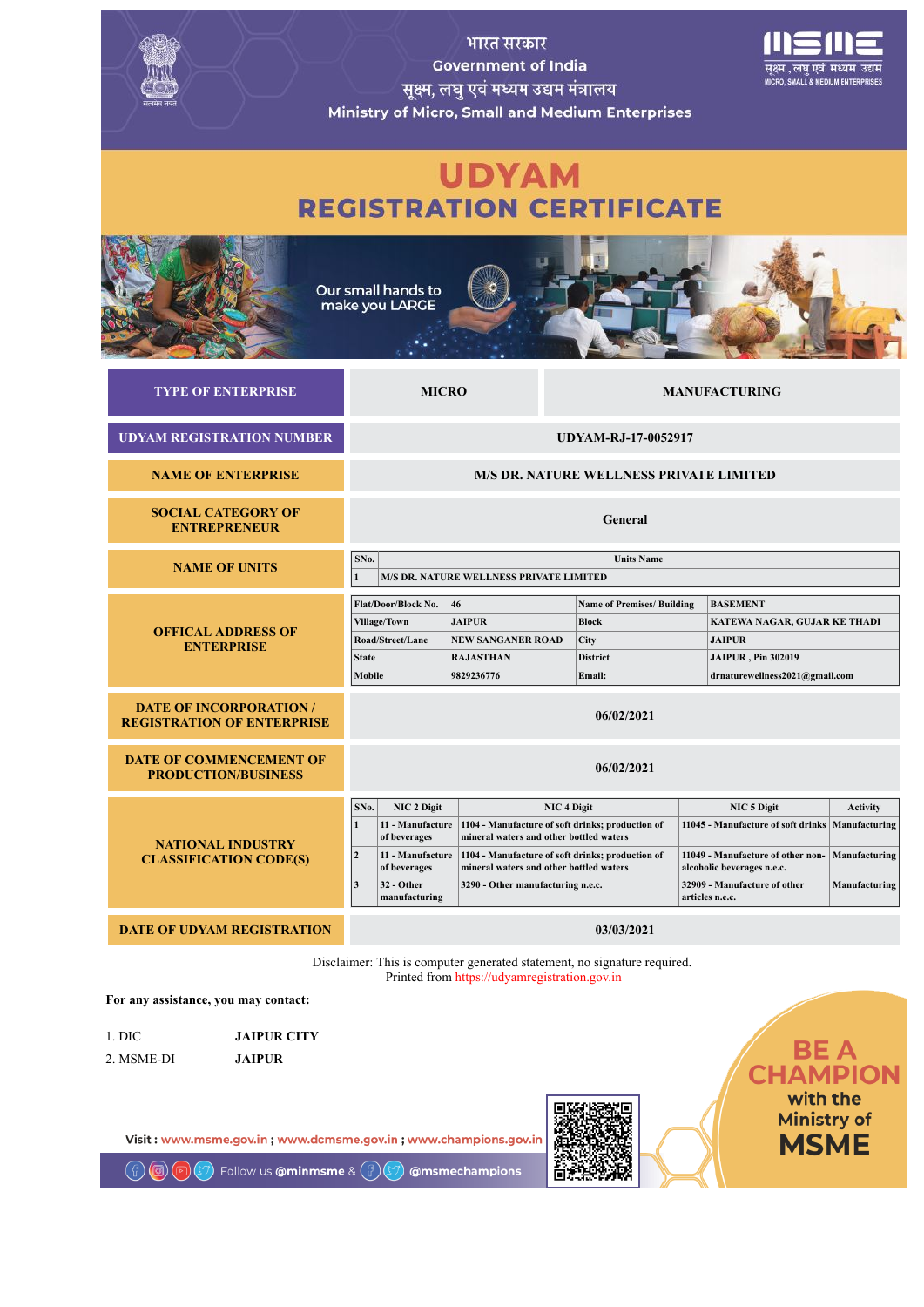

# भारत सरकार **Government of India**



सूक्ष्म, लघु एवं मध्यम उद्यम मंत्रालय

Ministry of Micro, Small and Medium Enterprises

**Udyam Registration Number : UDYAM-RJ-17-0052917**

| <b>Type of Enterprise   MICRO</b>  |                                                                 | Major Activity   Manufacturing                        |                                                   |
|------------------------------------|-----------------------------------------------------------------|-------------------------------------------------------|---------------------------------------------------|
|                                    | <b>Type of Organisation</b> Private Limited Company             | <b>Name of Enterprise</b>                             | <b>M/S DR. NATURE WELLNESS</b><br>PRIVATE LIMITED |
| <b>Owner Name</b>                  | <b>M/S DR. NATURE WELLNESS</b><br><b>PAN</b><br>PRIVATE LIMITED |                                                       | AAICD2987N                                        |
| <b>ITR for Previous Year No</b>    |                                                                 | <b>ITR Type</b> NA                                    |                                                   |
| Do you have GSTIN   Yes            |                                                                 |                                                       | <b>Mobile No.</b> 9829236776                      |
|                                    | <b>Email Id</b> drnaturewellness $2021$ @gmail.com              | <b>Social Category</b>                                | General                                           |
|                                    | Gender OTHERS                                                   | Specially Abled(DIVYANG) No                           |                                                   |
| Date of Incorporation $06/02/2021$ |                                                                 | Date of Commencement of<br><b>Production/Business</b> | 06/02/2021                                        |

## **Bank Details**

|                                           | <b>Bank Name STATE BANK OF INDIA</b> |
|-------------------------------------------|--------------------------------------|
|                                           | <b>IFS Code   SBIN0031990</b>        |
| <b>Bank Account Number</b> $ 32043093975$ |                                      |

## **Employment Details**

| <b>Male</b>   4        |  |
|------------------------|--|
| Female $\vert 0 \vert$ |  |
| Other $ 0 $            |  |
| Total $ 4$             |  |

### **Investment in Plant and Machinery OR Equipment (in Rs.)**

| Written Down Value (WDV) as on 31st March of the Previous Year 2018-19 (A)                                  |  |
|-------------------------------------------------------------------------------------------------------------|--|
| Exclusion of cost of Pollution Control, Research & Development and Industrial Safety Devices during 2018-19 |  |
| Net Investment in Plant and Machinery OR Equipment $[(A)$ - $(B)]$                                          |  |
| Total Turnover (A) during 2018-19                                                                           |  |
| Export Turnover (B) during 2018-19                                                                          |  |
| Net Turnover $[(A)-(B)]$                                                                                    |  |
|                                                                                                             |  |

#### **Unit(s) Details**

| <b>SN</b> | <b>Unit Name</b>                                  | Flat | Building | Village/Town | Block                           | Road                               | City          | Pin    | <b>State</b> | <b>District</b> |
|-----------|---------------------------------------------------|------|----------|--------------|---------------------------------|------------------------------------|---------------|--------|--------------|-----------------|
|           | M/S DR. NATURE WELLNESS<br><b>PRIVATE LIMITED</b> | 46   | BASEMENT | JAIPUR       | KATEWA NAGAR, GUJAR<br>KE THADI | <b>NEW SANGANER</b><br><b>ROAD</b> | <b>JAIPUR</b> | 302019 | RAJASTHAN    | <b>JAIPUR</b>   |

## **Official address of Enterprise**

| <b>Flat/Door/Block No.</b> | 46                 | <b>Name of Premises/ Building</b> | <b>BASEMENT</b>                |
|----------------------------|--------------------|-----------------------------------|--------------------------------|
| Village/Town               | <b>JAIPUR</b>      | <b>Block</b>                      | KATEWA NAGAR. GUJAR KE THADI   |
| Road/Street/Lane           | INEW SANGANER ROAD | City                              | <b>JAIPUR</b>                  |
| <b>State</b>               | <b>RAJASTHAN</b>   | <b>District</b>                   | $JAIPUR$ . Pin: 302019         |
| Mobile                     | 9829236776         | Email:                            | drnaturewellness2021@gmail.com |

## **National Industry Classification Code(S)**

| $\vert$ SNo. $\vert$ Nic 2 Digit     | Nic 4 Digit                                                                                 | Nic 5 Digit                                                    | <b>Activity</b> |
|--------------------------------------|---------------------------------------------------------------------------------------------|----------------------------------------------------------------|-----------------|
| 11 - Manufacture of<br>beverages     | 1104 - Manufacture of soft drinks; production of mineral waters and other bottled<br>waters | 11045 - Manufacture of soft drinks                             | Manufacturing   |
| 11 - Manufacture of<br>beverages     | 1104 - Manufacture of soft drinks; production of mineral waters and other bottled<br>waters | 11049 - Manufacture of other non-alcoholic beverages<br>n.e.c. | Manufacturing   |
| $\parallel$ 32 - Other manufacturing | $\parallel$ 3290 - Other manufacturing n.e.c.                                               | 32909 - Manufacture of other articles n.e.c.                   | Manufacturing   |